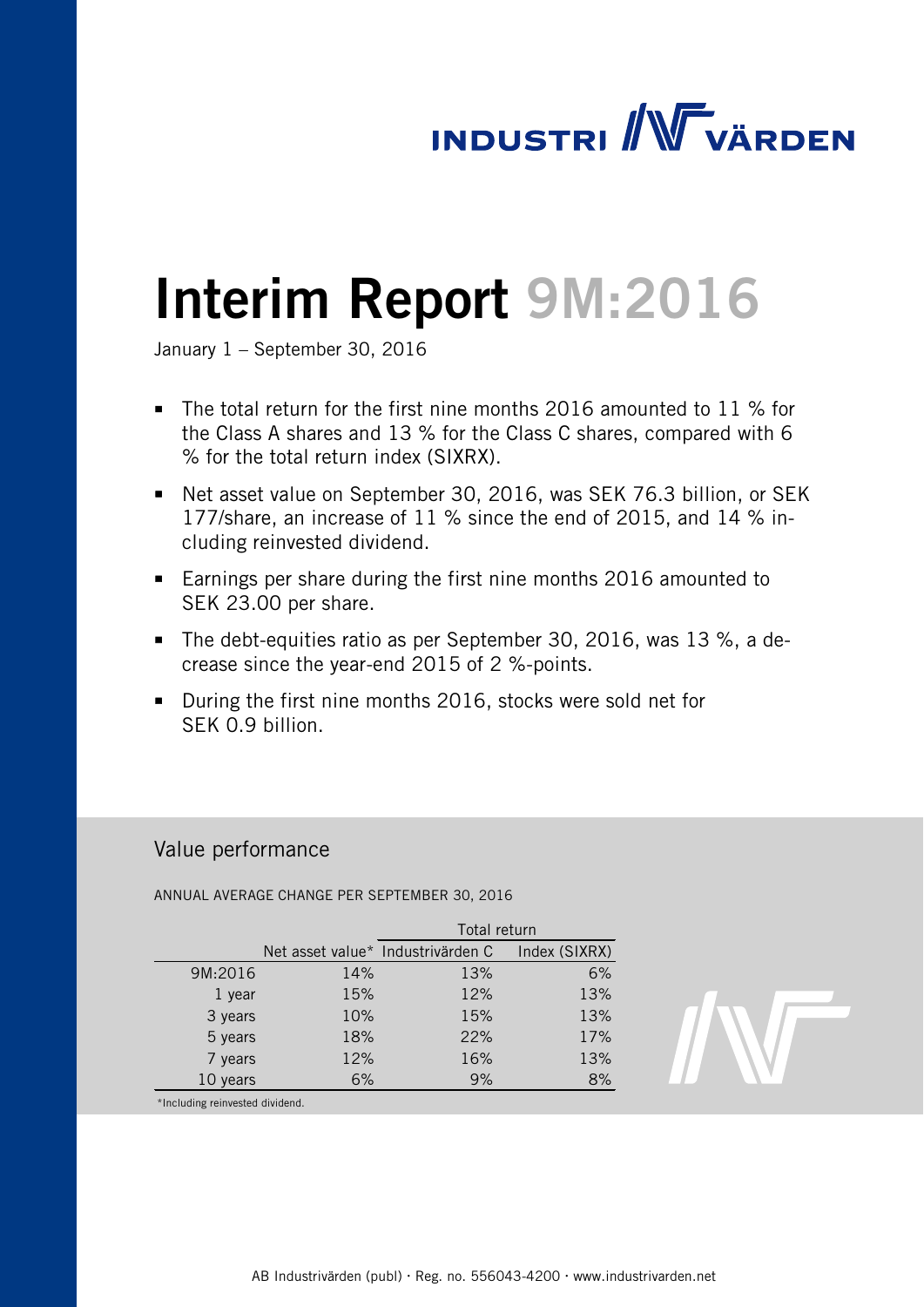## Continued precarious business environment

Global growth has leveled out at roughly 3 % per year since the financial crisis. While the growth rates for developed and emerging markets have converged in recent years, distinct differences remain from region to region.

In several major economies, significant monetary policy interventions have resulted in considerable currency movements that affect the conditions for doing business. Commodity prices remain at low levels, although prices have risen in certain areas. Geopolitical uncertainty has grown during the year, with several international hot spots of concern and the forthcoming presidential election in the U.S.

To spur inflation, central banks continue to pursue supportive and expansive monetary policies with low – and even negative – interest rates. This is expected to continue, which is encouraging investors to put their capital into more high-risk assets in their search for returns. This inflow of capital is significant, which is benefiting the stock market.

## Favorable performance for Industrivärden's stock

During the first nine months of the year net asset value developed well, buttressed by favorable growth in share prices above all for Sandvik, Volvo and Handelsbanken. Growth in net asset value was 14% including reinvested dividends, compared with 6% for the Stockholm Stock Exchange's return index.

This favorable performance is also reflected in Industrivärden's stock, which delivered total returns of 11% and 13%, respectively, for the Class A and C shares.

# Clear engagement in portfolio companies

Our expressed ambition to strive for an accelerated pace of change in our portfolio companies facing considerable challenges is now an integral part of our business model. During the year we have sharpened our focus on central considerations for enhancing value creation, and I would go so far as to assert that we have strengthened our ownership model significantly in several respects. Being a long-term asset manager and active owner in a global economy and rapidly changing world demands responsiveness, flexibility and continuous improvements. Refining our ways of working and abilities is therefore an ongoing process. Two examples of strategic development steps in which we have exercised our ownership role are the participation in SSAB's rights issue in May and our support for SCA's recently initiated work on proposing a split of the Group into two separate operations – a hygiene company and a forest products company. A common denominator in these activities is that they increase the respective portfolio companies' room to maneuver and enable further value creation over time.

During the third quarter, changes were carried out at the CEO level, in two of our portfolio companies. At Handelsbanken, Anders Bouvin has taken office as Group Chief Executive; he previously headed Handelsbanken's successful business venture in the UK and knows the bank well. At Ericsson, CFO Jan Frykhammar has been named as acting CEO and the recruitment of a new CEO is ongoing.

Stockholm, October 6, 2016

*Helena Stjernholm*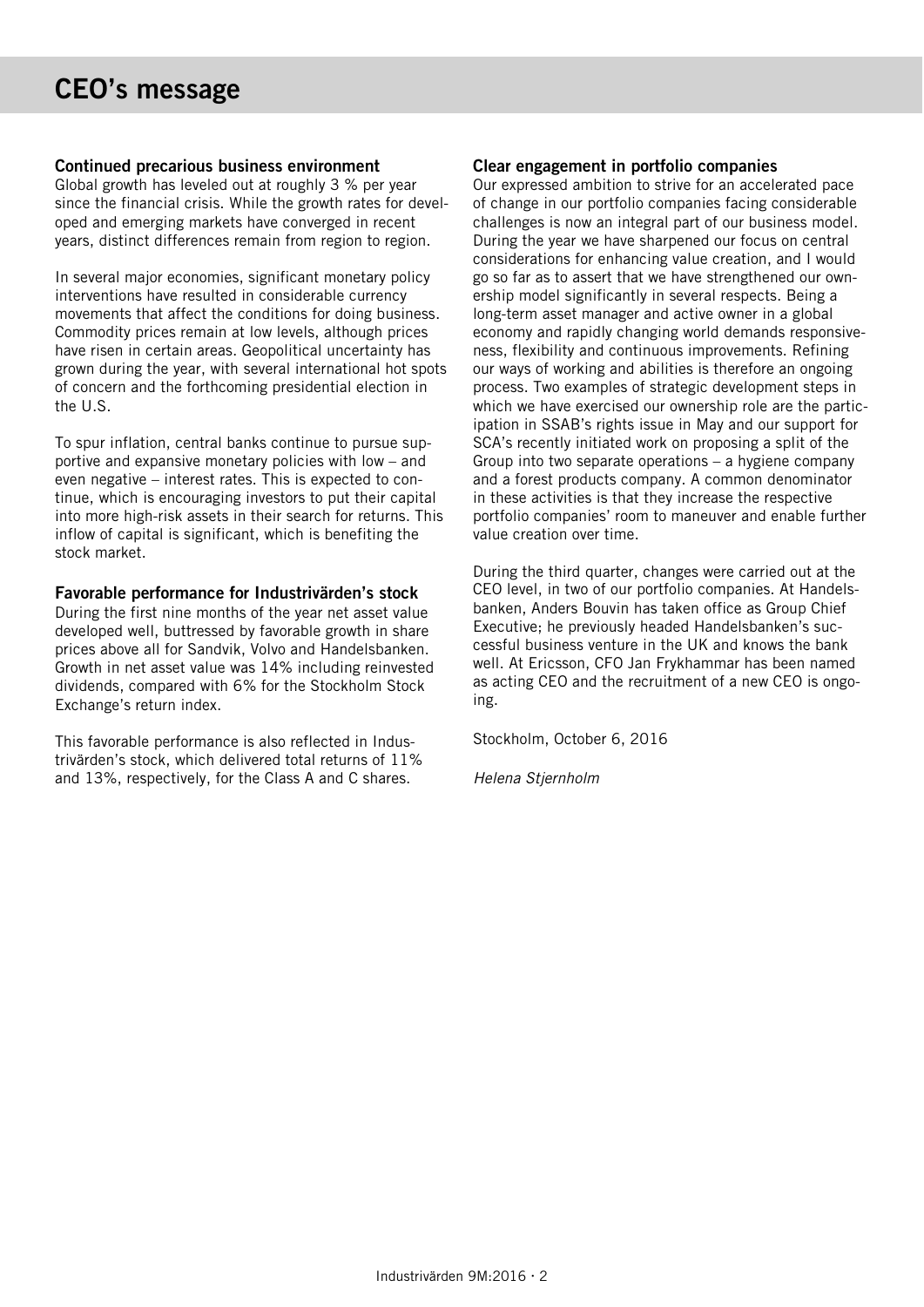# **Overview**

## Industrivärden in brief

Industrivärden conducts long-term asset management that creates value through active ownership. The long-term goal is to increase net asset value and thereby generate a return for Industrivärden's shareholders that exceeds the market's required rate of return. Taking into account the risk profile of the portfolio's investments, the shareholders are to be given a total return which over time is higher than the average for the Stockholm Stock Exchange.

More information can be found on www.industrivarden.net.

EQUITIES PORTFOLIO, SEPTEMBER 30, 2016



# COMPOSITION OF EQUITIES PORTFOLIO AND NET ASSET VALUE

|                                           |               |                          | 9/30/2016 |                |          |                 |                 | 9M:2016             |
|-------------------------------------------|---------------|--------------------------|-----------|----------------|----------|-----------------|-----------------|---------------------|
|                                           |               | Share of<br>ownership, % |           |                |          | Market value    | Total<br>return | TR for<br>the stock |
|                                           |               |                          |           | Share of       |          |                 |                 |                     |
| <b>Portfolio companies</b>                | No. of shares | Capital                  | Votes     | value, %       |          | SEK M SEK/share | <b>SEK M</b>    | $\%$                |
| Handelsbanken A                           | 194 923 948   | 10.0                     | 10.2      | 26             | 22 982   | 53              | 2 2 4 8         | 10                  |
| <b>SCA A</b>                              | 35 000 000    | 9.5                      | 29.7      | 19             | 8918     | 39              | 1 000           | 6                   |
| <b>SCAB</b>                               | 31 800 000    |                          |           |                | 8 1 0 3  |                 |                 |                     |
| Sandvik                                   | 147 584 257   | 11.8                     | 11.8      | 16             | 13 9 25  | 32              | 3 4 1 8         | 31                  |
| Volvo A                                   | 142 154 571   | 6.7                      | 21.4      | 16             | 13 917   | 32              | 2 9 2 4         | 25                  |
| ICA Gruppen                               | 20 625 000    | 10.3                     | 10.3      | $\overline{7}$ | 5843     | 14              | $-299$          | $-4$                |
| Skanska A                                 | 12 667 500    | 6.9                      | 23.9      | 7              | 2 5 3 7  | 13              | 1 2 9 4         | 27                  |
| Skanska B                                 | 16 343 995    |                          |           |                | 3 2 7 4  |                 |                 |                     |
| Ericsson A                                | 86 052 615    | 2.6                      | 15.1      | 6              | 5 3 2 2  | 12              | $-1250$         | $-18$               |
| <b>SSAB A</b>                             | 63 105 972    | 11.6                     | 18.3      | 3              | 1579     | 6               | 744             | 47                  |
| <b>SSAB B</b>                             | 56 633 318    |                          |           |                | 1 1 8 5  |                 |                 |                     |
| Other                                     |               |                          |           | 0              | 187      | 0               | -6              |                     |
| <b>Equities portfolio</b>                 |               |                          |           | 100            | 87 771   | 203             | 10 072          | 12                  |
| Interest-bearing net debt                 |               |                          |           |                | $-11437$ | $-26$           | Index:          | 6                   |
| of which, convertible bond                |               |                          |           |                | $-5255$  | $-12$           |                 |                     |
| Net asset value                           |               |                          |           |                | 76 334   | 177             |                 |                     |
| Debt-equities ratio                       |               |                          |           |                |          | 13%             |                 |                     |
| Net asset value after full conversion     |               |                          |           |                |          | 176             |                 |                     |
| Debt-equities ratio after full conversion |               |                          |           |                |          | 7%              |                 |                     |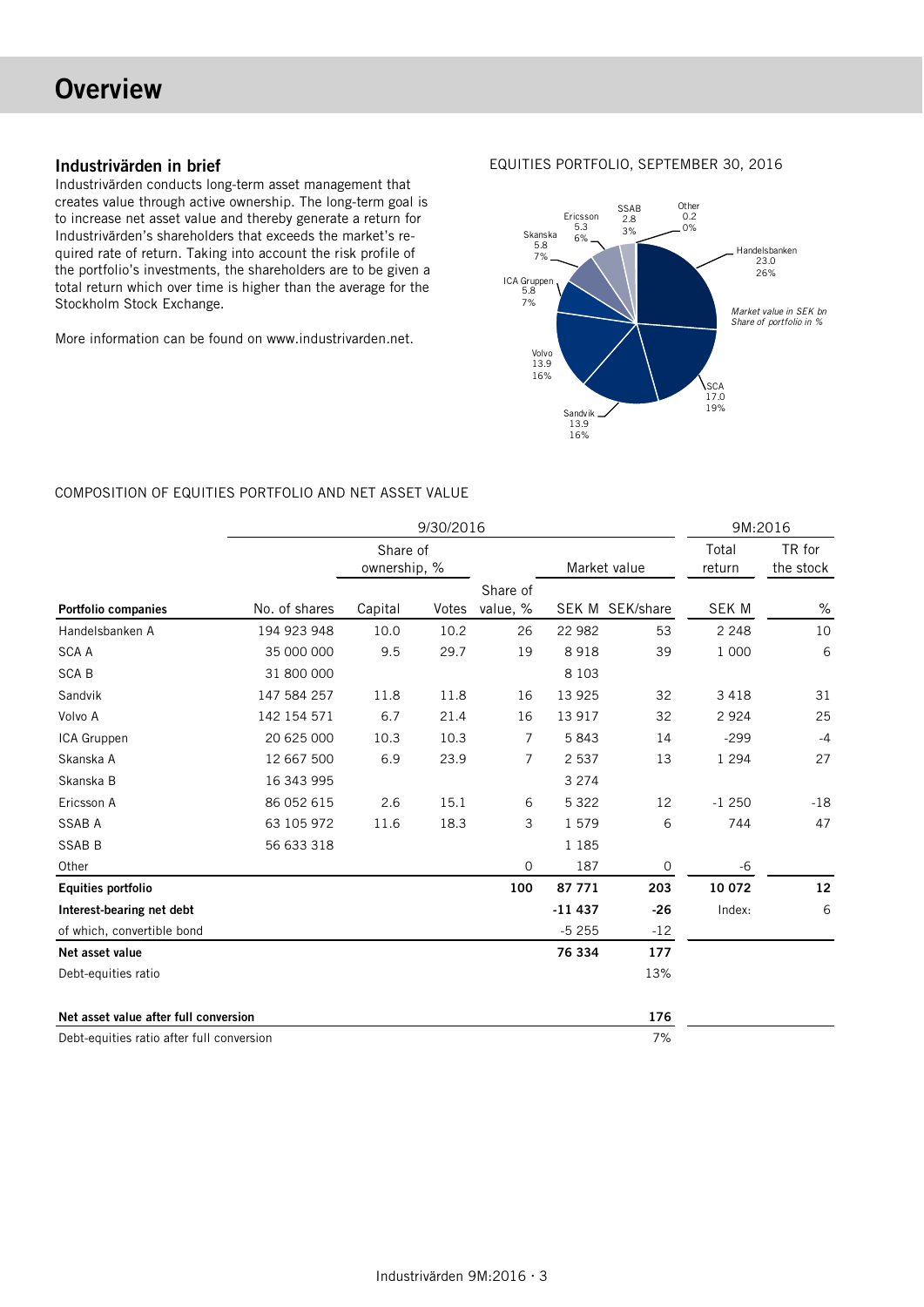#### Net asset value

Net asset value on September 30, 2016, was SEK 76.3 billion, or SEK 177 per share, an increase of SEK 7.2 billion, or SEK 17 per share.

Taking reinvested dividends into account, the increase in net asset value amounted to SEK 9.4 billion, or SEK 22 per share. This corresponds to an increase of 14 % during the first nine months 2016, compared with 6 % for the Stockholm Stock Exchange's total return index (SIXRX).

During the last ten-year period, net asset value grew by 3 % per year and by 6 % per year including reinvested dividend. The SIXRX total return index increased by 8 % during the same period.

# Equities Portfolio

During the first nine months 2016 the value of the equities portfolio, adjusted for purchases and sales, increased by SEK 6.8 billion. On September 30, 2016 the equities portfolio amounted to SEK 87.8 billion, or SEK 203 per share. The shareholdings in Sandvik, Volvo and Handelsbanken made significant positive contributions to the equities portfolio's value performance, while the shareholdings in Ericsson and ICA Gruppen had the most negative contribution impact.

During the last three-year period the shareholdings in Skanska, SCA and ICA Gruppen have had higher total returns than the total return index (SIXRX), while the shareholdings in SSAB, Ericsson, Volvo and Sandvik have had substantially lower total returns than the total return index. The shareholding in Handelsbanken generated total return on par with the total return index.

### Cash flow

#### *Investment activities*

During the first nine months 2016 stocks were sold net for SEK 0.9 billion. The largest stock sale was in SCA, for SEK 1.0 billion. The largest purchase was the participation in SSAB's rights issue for SEK 0.6 billion.

#### *Dividend*

The Annual General Meeting on May 9, 2016 approved the Board of Directors' proposal of a dividend of SEK 5.00 per share (6.25). The total dividend payout amounted to SEK 2 162 M (2 702).

#### *Management cost*

The management cost during the first nine months 2016 amounted to SEK 86 M (201, of which one-off costs of approx. 90), which on a yearly basis corresponded to 0.13 % of the equities portfolio's value on September 30, 2016.

#### DEVELOPMENT OF NET ASSET VALUE 9M:2016

|                           | 9/30/2016 |     |              | 12/31/2015                        |
|---------------------------|-----------|-----|--------------|-----------------------------------|
|                           |           |     |              | SEK bn SEK/share SEK bn SEK/share |
| Equities portfolio        | 87.8      | 203 | 81.8         | 189                               |
| Interest-bearing net debt | $-11.4$   |     | $-26 - 12.6$ | $-29$                             |
| Adjustment exchangeable   |           |     | $-0.1$       |                                   |
| Net asset value           | 76.3      |     | 69 1         | 1 60                              |

#### DEVELOPMENT OF NET ASSET VALUE, 10 YEARS



#### CONTRIBUTION ANALYSIS OF SHAREHOLDINGS 9M:2016



#### PERFORMANCE OF SHAREHOLDINGS, 3 YEARS

|                            | Annual average  |
|----------------------------|-----------------|
| 9/30/2016                  | total return, % |
| Handelsbanken              | 14              |
| <b>SCA</b>                 | 19              |
| Volvo                      | 4               |
| Sandvik                    | 6               |
| ICA Gruppen                | 17              |
| Ericsson                   | $-5$            |
| Skanska                    | 22              |
| <b>SSAB</b>                | -8              |
| Total return index (SIXRX) | 13              |

#### INVESTMENT ACTIVITY 9M:2016

| Stock              |            | No. shares Amount (SEK bn) |
|--------------------|------------|----------------------------|
| Purchases of stock |            |                            |
| SSAB B             | 55 878 333 | $-0.6$                     |
| SSAB A             | 5 000 000  | $-0.1$                     |
| SHB A              | 938 911    | $-0.1$                     |
| Sales of stock     |            |                            |
| <b>SCAB</b>        | 4 000 000  | 1.0                        |
| Skanska B          | 1 000 000  | 0.2                        |
| Volvo B            | 1 500 000  | 0.1                        |
| ICA Gruppen        | 500 000    | 0.1                        |
| Sandvik            | 1 000 000  | 0.1                        |
| Other              |            | 0.1                        |
| Total              |            | 0.9                        |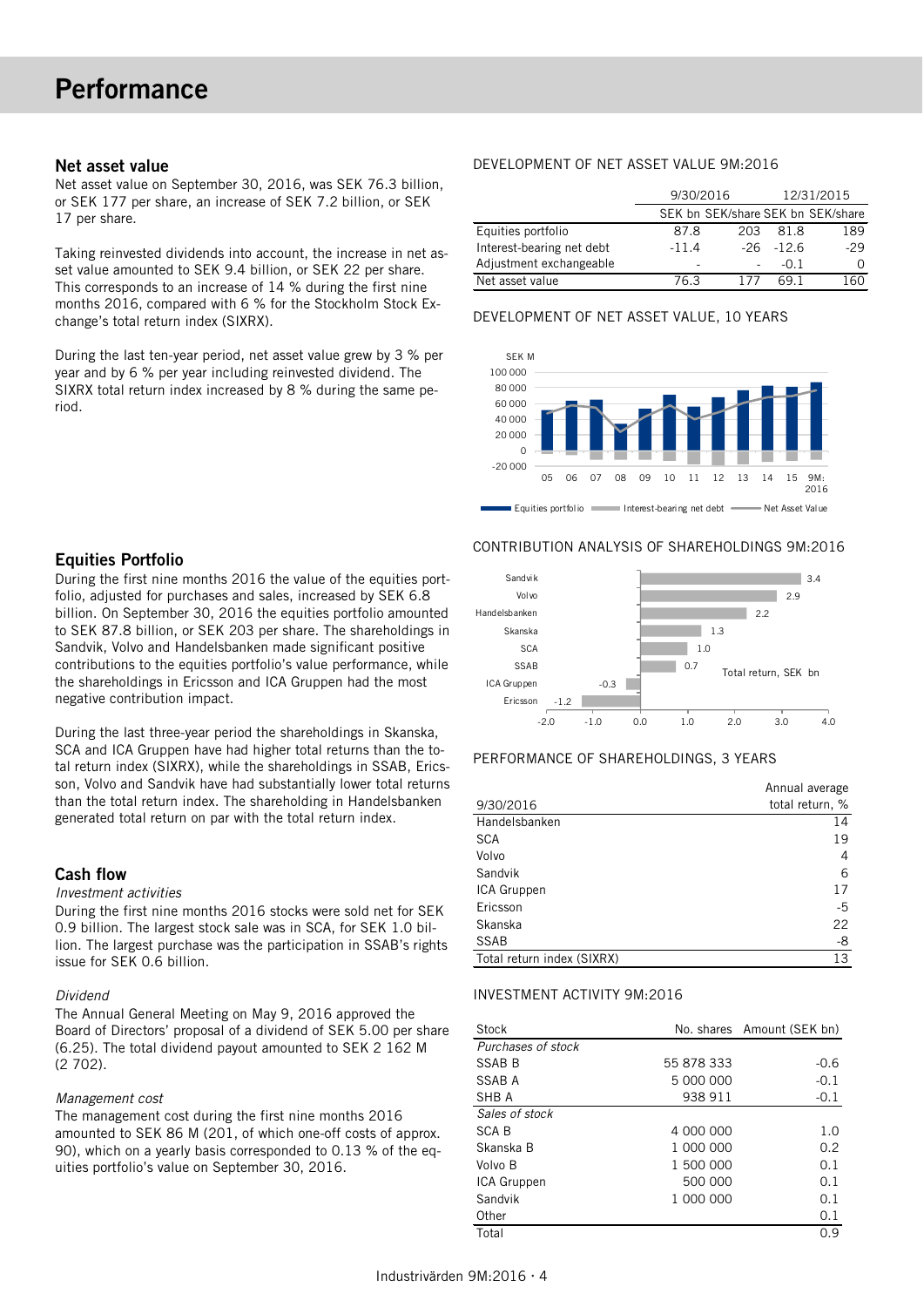#### Net debt

Interest-bearing net debt amounted to SEK 11.4 billion on September 30, 2016. The debt-equities ratio was 13 %, and the equity ratio was 85 % (82). The debt-equities ratio is calculated as interest-bearing net debt in relation to the market value of the equities portfolio.

Upon full conversion of the outstanding convertible bond, totaling SEK 5.3 billion, interest-bearing net debt amounts to SEK 6.2 billion, with a debt-equities ratio of 7 %.

On September 30, 2016, interest-bearing liabilities had an average capital duration of approximately 2.5 years and carried an average interest rate of approximately 1.8 %. Current unutilized committed bank loans that can be used for refinancing needs amounts to SEK 5 billion.

No part of Industrivärden's borrowings is conditional on any covenants. On February 11, 2016, Standard & Poor's upgraded Industrivärden's credit rating to A/Stable/A-1.

#### FINANCING, SEPTEMBER 30, 2016

|                   | Framework,<br><b>SEK M</b> | Utilized<br>amount.<br><b>SEK M</b> | Maturity |
|-------------------|----------------------------|-------------------------------------|----------|
| Convertible bond  |                            | 5 2 5 5                             | 2017     |
| Exchangeable bond |                            | 4 2 3 6                             | 2019     |
| Bank loans        |                            | 2 0 0 0                             | 2017     |
| MTN-program       | 8 0 0 0                    | 500                                 | 2018     |
| Commercial paper  | 2 0 0 0                    | 600                                 | 2016     |

#### CONVERTIBLE & EXCHANGEABLE BONDS SEPTEMBER 30, 2016

|                  | Convertible bond  | Exchangeable bond |
|------------------|-------------------|-------------------|
| Nominal amount   | <b>EUR 550 M</b>  | SEK 4.4 bn        |
| Term             | 2011-2017         | 2014-2019         |
| Underlying       | Industrivärden    | ICA Gruppen       |
| Coupon           | 1.875%            | 0.0%              |
| Conversion price | SEK 170.87/share* | SEK 296.34/share  |

\*Conversion price of SEK 157.57/share (EUR 17.74/share), but current price level of SEK 9.63/EUR 1 gives the above stated actual conversion price. For further information on the convertible bond, see Note 15 in the 2015 Annual Report.

#### Industrivärden share data

The market prices for Industrivärden's Class A and C shares were SEK 170.90 and SEK 158.70 on September 30, 2016. At yearend 2015 the corresponding market prices were SEK 158.90 and SEK 145.10.

The total return for Industrivärden's Class A and C shares during the first nine months 2016 were 11 % and 13 %, respectively, compared with 6 % for the total return index. The total returns for Industrivärden's shares over longer periods of time are shown in the table on page 1.

At the 2011 Annual General Meeting, a share conversion clause was added to the Articles of Association. Shareholders have the right at any time to request conversion of Class A shares to Class C shares. No shares were converted during the first nine months 2016.

#### SHARE STRUCTURE, SEPTEMBER 30, 2016

|                |                |              | Capital, | Votes. |
|----------------|----------------|--------------|----------|--------|
| Share class    | No. of shares* | No. of votes | ℅        | ℅      |
| A (1 vote)     | 268 185 430    | 268 185 430  | 62.O     | 94.2   |
| $C(1/10$ vote) | 164 155 841    | 16 415 584   | 38.0     | 5.8    |
| Total          | 432 341 271    | 284 601 014  | 100.0    | 100.O  |

\*Upon full conversion of the outstanding convertible bond a maximum of 31.0 million Class C shares would be added.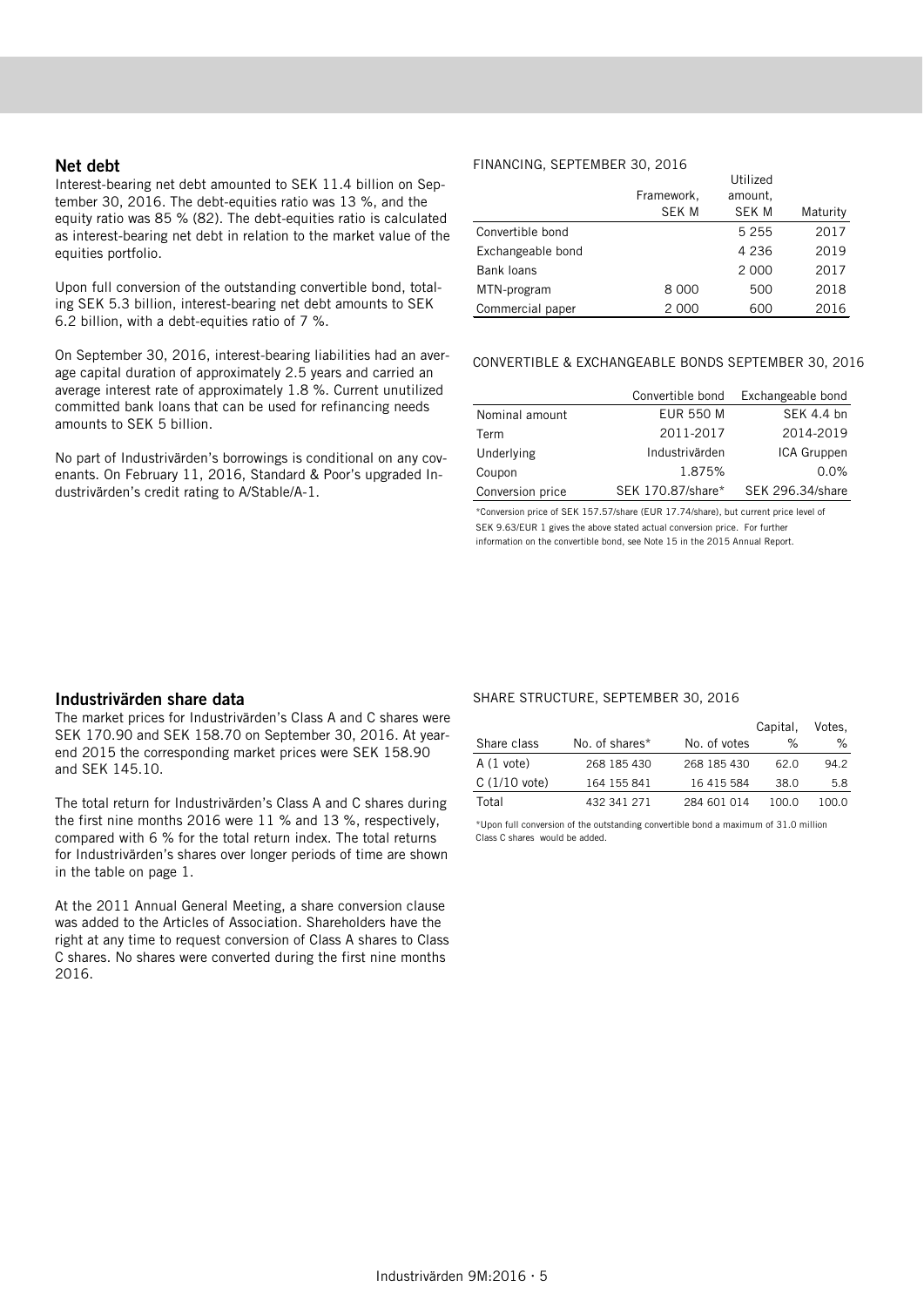# **Other**

# Financial calendar

Year-end report 2016: February 9, 2017 Interim report January–March: April 5, 2017 2017 Annual General Meeting: May 9, 2017 in Stockholm Interim report January–June: July 5, 2017 Interim report January–September: October 5, 2017

# Contact persons

Sverker Sivall, Head of Corporate Communication Martin Hamner, CFO Helena Stjernholm, CEO

# Contact information

AB Industrivärden (publ) Box 5403, SE-114 84 Stockholm, Sweden Registered office: Stockholm Reg. no.: 556043-4200 Switchboard: +46-8-666 64 00 E-mail: info@industrivarden.se Website: www.industrivarden.net

# Ticker codes

INDUC:SS, Bloomberg INDUc.ST, Reuters INDU C, NASDAQ OMX

# Publication

This information is information that AB Industrivärden is obliged to make public pursuant to the EU Market Abuse Regulation. The information was submitted for publication, through the agency by the Head of Corporate Communication stated above, at 10:00 a.m. CET on October 6, 2016.

*This interim report has not been reviewed by the company's auditors.*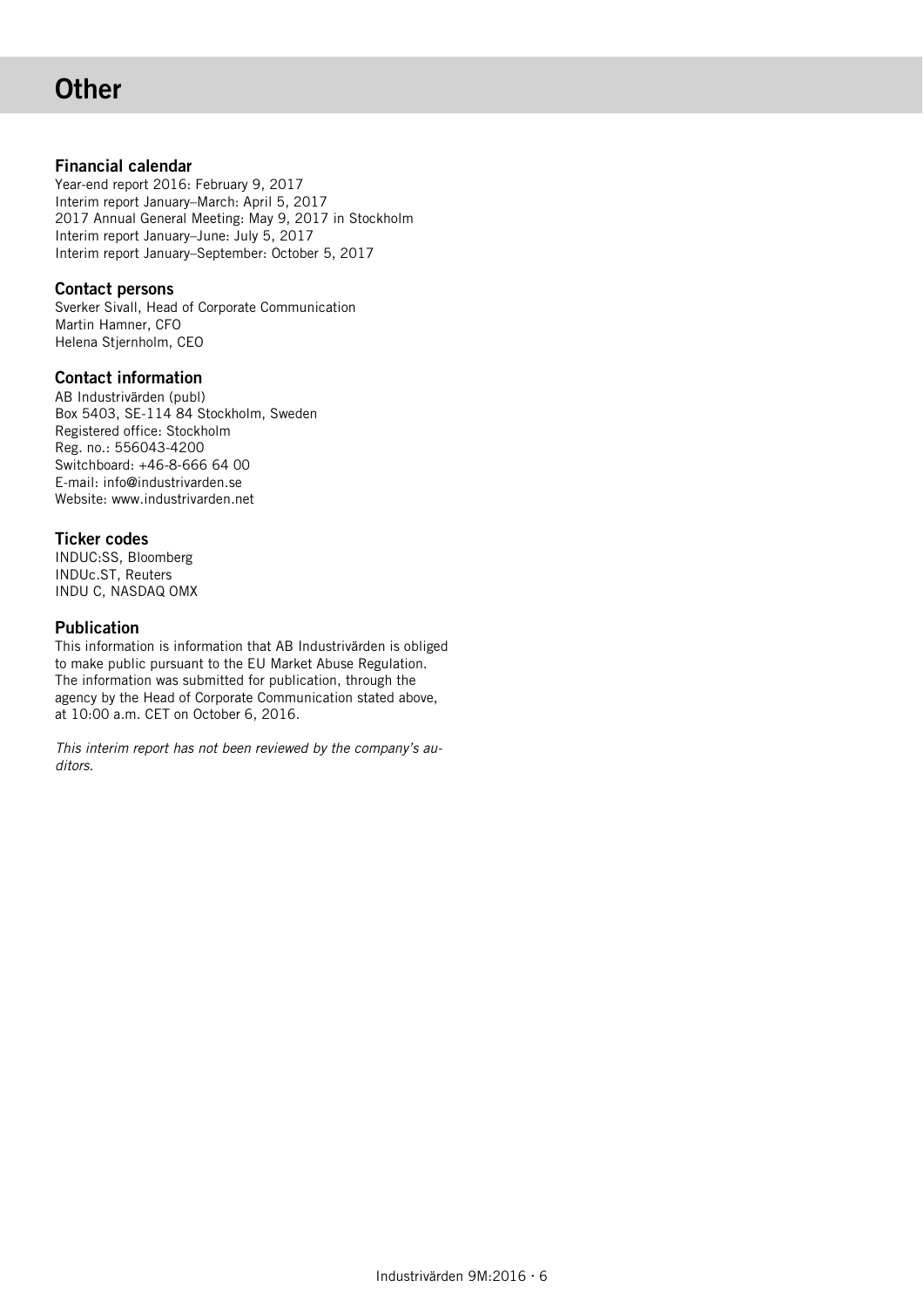# Financial statements

GROUP

|                                               | 2016      | 2015      | 2016      | 2015      | 2015      |
|-----------------------------------------------|-----------|-----------|-----------|-----------|-----------|
| <b>SEK M</b>                                  | Jul.-Sep. | Jul.-Sep. | Jan.-Sep. | Jan.-Sep. | Jan.-Dec. |
| <b>INCOME STATEMENT</b>                       |           |           |           |           |           |
| Dividend income from stocks                   | $\Omega$  | 0         | 3 0 7 8   | 3 1 8 4   | 3 1 8 4   |
| Change in value of stocks, etc.               | 7 0 9 8   | $-6512$   | 7 1 0 6   | $-122$    | 406       |
| Management cost                               | $-26$     | $-30$     | $-86$     | $-201$    | $-229$    |
| <b>Operating income</b>                       | 7072      | $-6542$   | 10 098    | 2861      | 3 3 6 1   |
| Financial items                               | $-52$     | -64       | $-153$    | $-201$    | $-257$    |
| Income after financial items                  | 7 0 2 0   | $-6606$   | 9945      | 2 6 6 0   | 3 1 0 4   |
| Tax                                           |           |           |           |           |           |
| Net income for the period                     | 7 0 2 0   | $-6606$   | 9945      | 2 6 6 0   | 3 1 0 4   |
| Earnings per share, SEK                       | 16.23     | $-15.28$  | 23.00     | 6.15      | 7.18      |
| Earnings per share after dilution, SEK        | 15.43     | $-15.28$  | 21.31     | 6.15      | 7.18      |
| STATEMENT OF COMPREHENSIVE INCOME             |           |           |           |           |           |
| Comprehensive income for the period           | 7 0 2 0   | $-6596$   | 9945      | 2 6 7 2   | 3 1 4 6   |
|                                               |           |           |           |           |           |
| BALANCE SHEET as per end of period            |           |           |           |           |           |
| Equities                                      |           |           | 87 771    | 80 971    | 81 835    |
| Non-current receivables, etc.                 |           |           | 312       | 480       | 466       |
| Total non-current assets                      |           |           | 88 0 83   | 81 451    | 82 301    |
| Cash and cash equivalents                     |           |           | 931       | 153       | 5         |
| Other current assets                          |           |           | 56        | 405       | 231       |
| Total current assets                          |           |           | 987       | 558       | 236       |
| <b>Total assets</b>                           |           |           | 89 070    | 82 009    | 82 537    |
| Shareholders' equity                          |           |           | 75 633    | 67 37 6   | 67850     |
| Non-current interest-bearing liabilities      |           |           | 6843      | 11 278    | 11 163    |
| Non-current non interest-bearing liabilities* |           |           | 500       | 885       | 1 1 2 2   |
| Total non-current liabilities                 |           |           | 7 3 4 3   | 12 163    | 12 2 8 5  |
| Current interest-bearing liabilities*         |           |           | 5855      | 2 1 4 1   | 2 1 4 9   |
| Other liabilities                             |           |           | 239       | 329       | 253       |
| Total current liabilities                     |           |           | 6 0 9 4   | 2 4 7 0   | 2 4 0 2   |
| Total shareholders' equity and liabilities    |           |           | 89 070    | 82 009    | 82 537    |
| <b>CASH FLOW</b>                              |           |           |           |           |           |
| Cash flow from operating activities           |           |           | 2922      | 2 8 0 3   | 2775      |
| Cash flow from investing activities           |           |           | 856       | 2 1 9 5   | 1894      |
| Cash flow from financing activities**         |           |           | $-2852$   | $-4845$   | $-4664$   |
| Cash flow for the period                      |           |           | 926       | 153       | 5         |
| Cash and cash equivalents at end of period    |           |           | 931       | 153       | 5         |

\* Of which, the option components of the convertible bond and exhangeable bond, totaling SEK 511 M (780), which at the times of issue amounted to a combined total of SEK 934 M. \*\* Of which, dividends of SEK 2 162 (2 702) M paid to shareholders.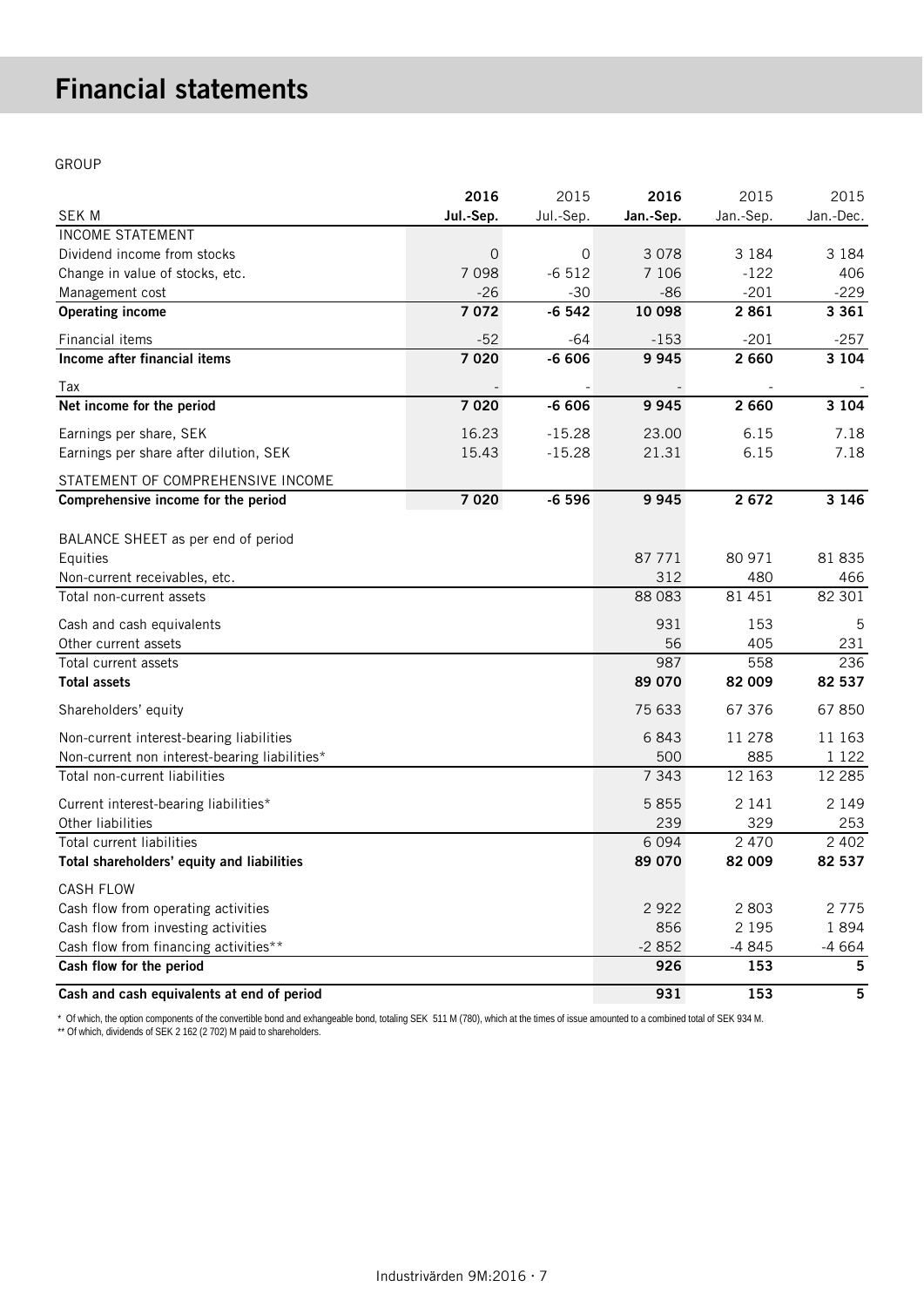|                                                      | 2016      | 2015      | 2015              |
|------------------------------------------------------|-----------|-----------|-------------------|
| <b>SEK M</b>                                         | Jan.-Sep. | Jan.-Sep. | Jan.-Dec.         |
| CHANGES IN SHAREHOLDERS' EQUITY                      |           |           |                   |
| Opening shareholders' equity as per balance sheet    | 67 850    | 67 406    | 67 40 6           |
| Comprehensive income for the period                  | 9 9 4 5   | 2672      | 3 1 4 6           |
| Dividend                                             | $-2162$   | $-2702$   | $-2702$           |
| Closing shareholders' equity as per balance sheet    | 75 633    | 67 376    | 67850             |
| INTEREST-BEARING NET DEBT at end of period           |           |           |                   |
| Cash and cash equivalents                            | 931       | 153       | 5                 |
| Interest-bearing assets                              | 330       | 837       | 659               |
| Non-current interest-bearing liabilities*            | 6843      | 11 278    | 11 163            |
| Current interest-bearing liabilities*                | 5855      | 2 1 4 1   | 2 1 4 9           |
| Interest-bearing net debt                            | 11 437    | 12 4 29   | 12 648            |
| * Of which, convertible bond of SEK 5 255 M (5 008). |           |           |                   |
| PARENT COMPANY                                       |           |           |                   |
|                                                      | 2016      | 2015      | 2015              |
| <b>SEK M</b>                                         | Jan.-Sep. | Jan.-Sep. | Jan.-Dec.         |
| <b>INCOME STATEMENT</b>                              |           |           |                   |
| Operating income                                     | 6772      | $-1025$   | -143              |
| Income after financial items                         | 6 7 1 1   | $-1119$   | $-261$            |
| Income for the period                                | 6711      | $-1119$   | $-261$            |
| Comprehensive income for the period                  | 6711      | $-1107$   | $-219$            |
| BALANCE SHEET as per end of period                   |           |           |                   |
| Non-current assets                                   | 48 932    | 42 600    | 43 603            |
| Current assets                                       | 1 2 6 0   | 3 3 0 7   | 3039              |
| <b>Total assets</b>                                  | 50 192    | 45 907    | 46 642            |
| Shareholders' equity                                 | 38 793    | 33 355    | 34 243            |
| Non-current liabilities                              |           | 10 163    | 10 285            |
|                                                      | 5 3 4 3   |           |                   |
| <b>Current liabilities</b>                           | 6 0 5 6   | 2 3 8 9   | 2 1 1 4<br>46 642 |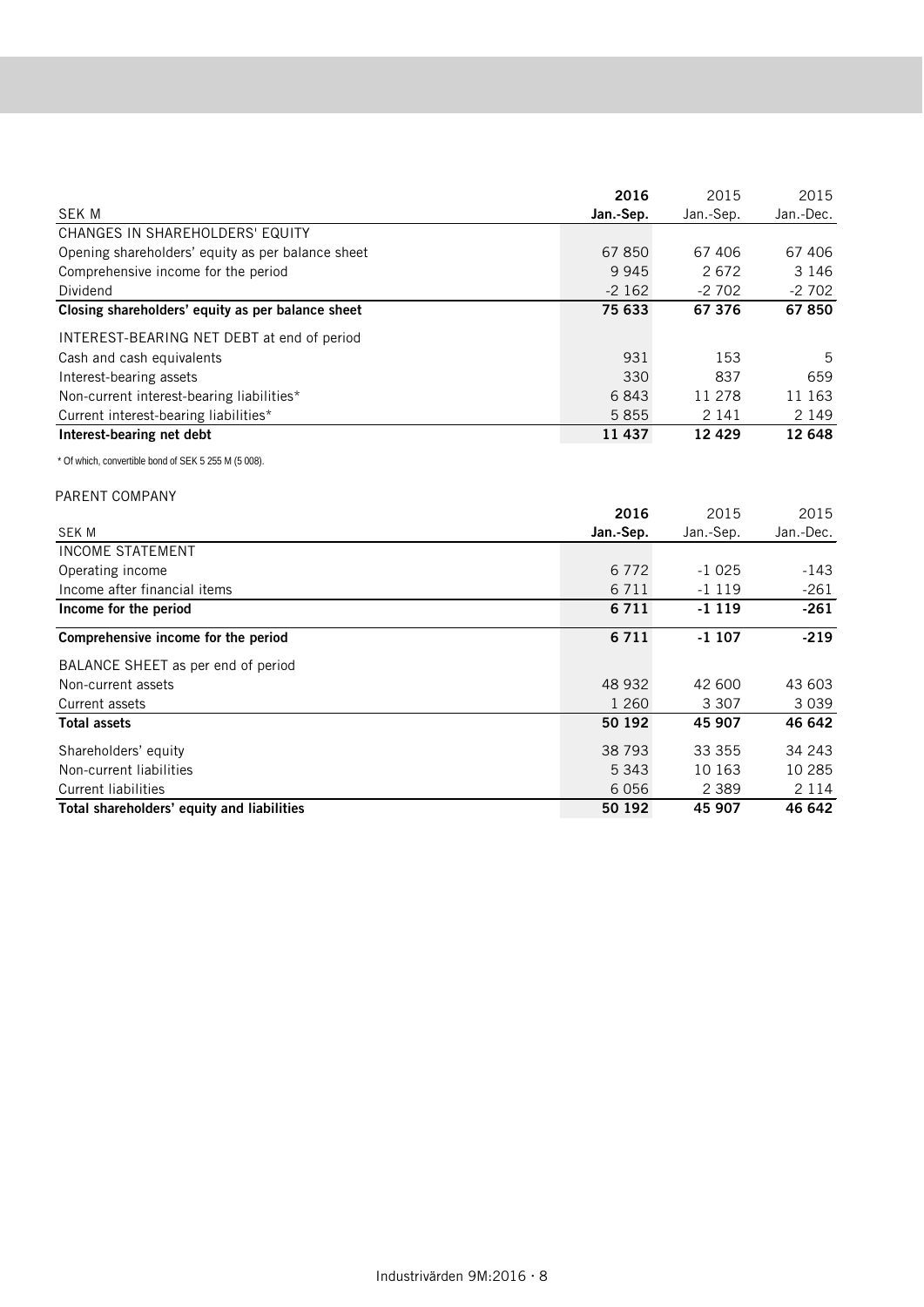# Accounting policies and notes

#### Accounting policies

This interim report has been prepared in accordance with IAS 34 Interim Financial Reporting. The consolidated financial statements have been prepared in accordance with International Financial Reporting Standards (IFRS) as endorsed by the EU, and the Swedish Annual Accounts Act. The Parent Company's financial statements have been prepared in accordance with RFR 2 – Accounting for Legal Entities, and the Swedish Annual Accounts Act. New or amended IFRSs and IFRIC interpretations have not had any effect on the Group's or Parent Company's earnings for financial position.

#### Alternative performance measures

The definitions for the alternative performance measures net asset value, debt-equities ratio, market value of the equities portfolio and interestbearing net debt are provided in the 2015 Annual Report. The equity ratio is defined as equity in relation to total assets. These alternative performance measures are essential for the understanding and evaluation of an investment company's business.

#### Fair value measurement of financial instruments

In accordance with IFRS 13, financial instruments are measured at fair value according to a three level hierarchy. Classification is based on input data that is used in measuring the instruments. Instruments in Level 1 are valued according to quoted prices for identical instruments in an active market. Instruments in Level 2 are valued in a valuation model which uses input data that are directly or indirectly observable in the market. Instruments in Level 3 are valued using a valuation technique based on input data that are not observable in a market.

Responsibility for fair value measurement, which is based on documentation produced by the company's risk manager, rests with management. ISDA master agreements exist with the pertinent counterparties.

| 9/30/2016                                | Level 1        | Level <sub>2</sub> | Level 3 | Total  |
|------------------------------------------|----------------|--------------------|---------|--------|
| Assets                                   |                |                    |         |        |
| Equities                                 | 87 611         |                    | 160     | 87 771 |
| Short term investments                   | 31             |                    |         | 31     |
| Derivatives                              | 70             | 16                 |         | 86     |
| <b>Total assets</b>                      | 87 712         | 16                 | 160     | 87888  |
|                                          |                |                    |         |        |
|                                          | Level 1        | Level 2            | Level 3 | Total  |
| <b>Liabilities</b>                       |                |                    |         |        |
| Non-current liabilities                  |                |                    |         |        |
| Option component of<br>exchangeable bond |                | 411                |         | 411    |
| Derivatives                              |                | 88                 |         | 88     |
| <b>Current liabilities</b>               |                |                    |         |        |
| Option component of<br>convertible bond  |                | 100                |         | 100    |
| Derivatives                              | 2              | 27                 |         | 29     |
| <b>Total liabilities</b>                 | $\overline{2}$ | 626                |         | 628    |

No changes have been made between levels compared with the preceding year.

#### Risks and uncertainties

The dominant risk in Industrivärden's business is share price risk, i.e., the risk of a change in value caused by changes in share prices. A 1% change in the share price of the holdings in the equities portfolio as per September 30, 2016, would have affected its market value by approximately +/– SEK 900 M.

#### Related party transactions

During the first nine months of the year 2016, dividend income was received from associated companies.